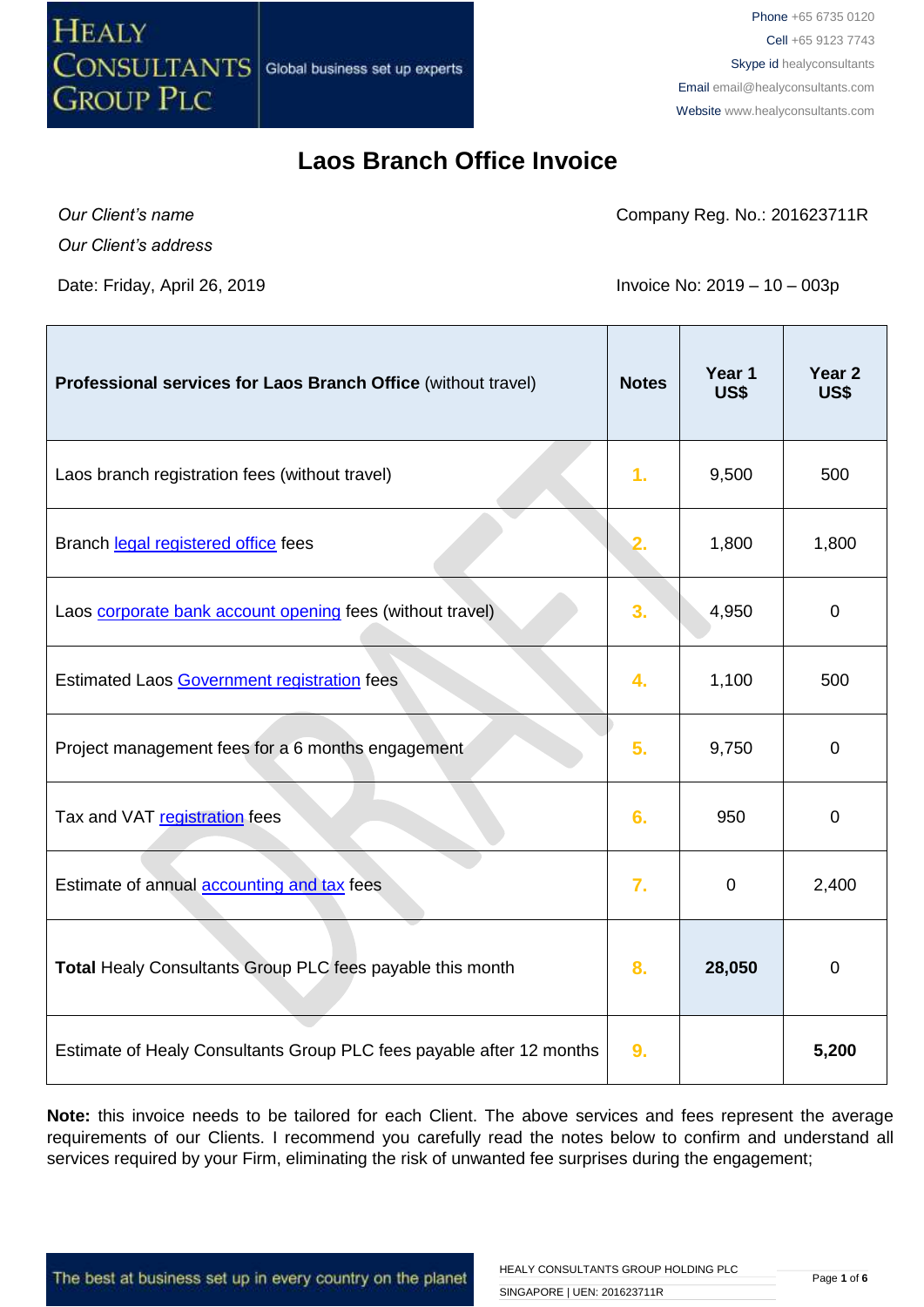# **Laos Branch Office Invoice**

#### *Notes to invoice above*

**CONSULTANTS** 

**GROUP PLC** 

**HEALY** 

**1.** Healy Consultants Group PLC fees to efficiently and effectively complete Laos branch registration within [ten weeks](http://www.healyconsultants.com/laos-company-registration/fees-timelines/) by **i)** choosing the optimum regulatory license for our Client's business activities; **ii)** reserving a name with the Laos [Ministry of Industry and Commerce;](http://www.moic.gov.la/) **iii)** settling our accountant and lawyer fees; and **iv)** preparing a high quality branch registration application for the Laos [Ministry of Industry and Commerce;](http://www.moic.gov.la/)

All [engagement fees](http://www.healyconsultants.com/company-registration-fees/) (click link) are agreed and paid up front and agree to the fees published on our country web pages. Consequently, there are no hidden fees, surprises or ambushes throughout the engagement. All engagement deadlines are agreed up front in the form of a [detailed project plan,](http://www.healyconsultants.com/index-important-links/example-project-plan/) mapping out [deliverables](http://www.healyconsultants.com/deliverables-to-our-clients/) by week throughout the engagement term;

Global business set up experts



Every week during the engagement, Healy Consultants Group PLC will email our Client a detailed status [update.](http://www.healyconsultants.com/index-important-links/weekly-engagement-status-email/) Our Client is immediately informed of engagement problems together with solutions. Your dedicated engagement manager is reachable by phone, Skype, live chat and email and will communicate in your preferred language;

- **2.** In accordance with Laos law, an branch of a foreign company shall as from the date of its registration have a legal registered office in Laos, to which all official government communications and notices may be addressed. To comply with this statutory requirement, Healy Consultants Group PLC' Laos office will be the registered office address for your branch. Thereafter, this address will be used to receive government correspondence including **i)** tax letters; **ii)** notice of the legal annual return; and **iii)** all government communications. Most of our Clients wish to place [Healy Consultants Group PLC's](http://www.healyconsultants.com/corporate-outsourcing-services/company-secretary-and-legal-registered-office/) office address on invoices, contracts, websites and business cards;
- **3.** Healy Consultants Group PLC will be pleased to open a Laos corporate bank account without our Client travel. It is a time consuming task, and Healy Consultants Group PLC will shelter our Client from the associated administrative challenges. As you can appreciate, it is a difficult task to obtain bank account approval through a newly formed branch when shareholders, directors and bank signatories reside overseas. Depending on our Client's business and nationality, there is a 20% probability the banks will request a bank signatory to travel for a one-hour bank interview. Healy Consultants Group PLC will try its best to negotiate with the bank for a travel exemption. If our Client must travel to Laos for corporate bank account opening, Healy Consultants Group PLC will refund our Client US\$950;

If our Client is not comfortable with only a Laos corporate bank account, Healy Consultants Group PLC will be pleased to open [an international corporate bank account](http://www.healyconsultants.com/international-banking/) (click link) outside of Laos. Examples include New York, Germany, Liechtenstein, Austria, Bulgaria, South Africa, Australia, London, South America or Dubai. All banks will be top tier banks in these countries with excellent internet banking services. Example of our global banking partners include HSBC, Standard Chartered Bank, Citibank, Barclays, Standard bank, ANZ bank, VTB bank, UBS, Credit Suisse;

Healy Consultants Group PLC will prepare a business plan for the bank to optimize the probability of corporate bank account approval. However, the banks enjoy ultimate power of approval of corporate bank account applications. Consequently, guaranteed success is outside of Healy Consultants Group PLC's control. What is inside our control is the preparation and submission of a high-quality bank application that maximizes the likelihood of approval. To date, we enjoy a 100% approval record because of our global [banking relationships](http://www.healyconsultants.com/international-banking/corporate-accounts/) and determination;

Global banks continue to tighten corporate bank account opening procedures, their internal compliance departments completing more thorough due diligence of Clients. Consequently, our Clients should expect

The best at business set up in every country on the planet

HEALY CONSULTANTS GROUP HOLDING PLC SINGAPORE | UEN: 201623711R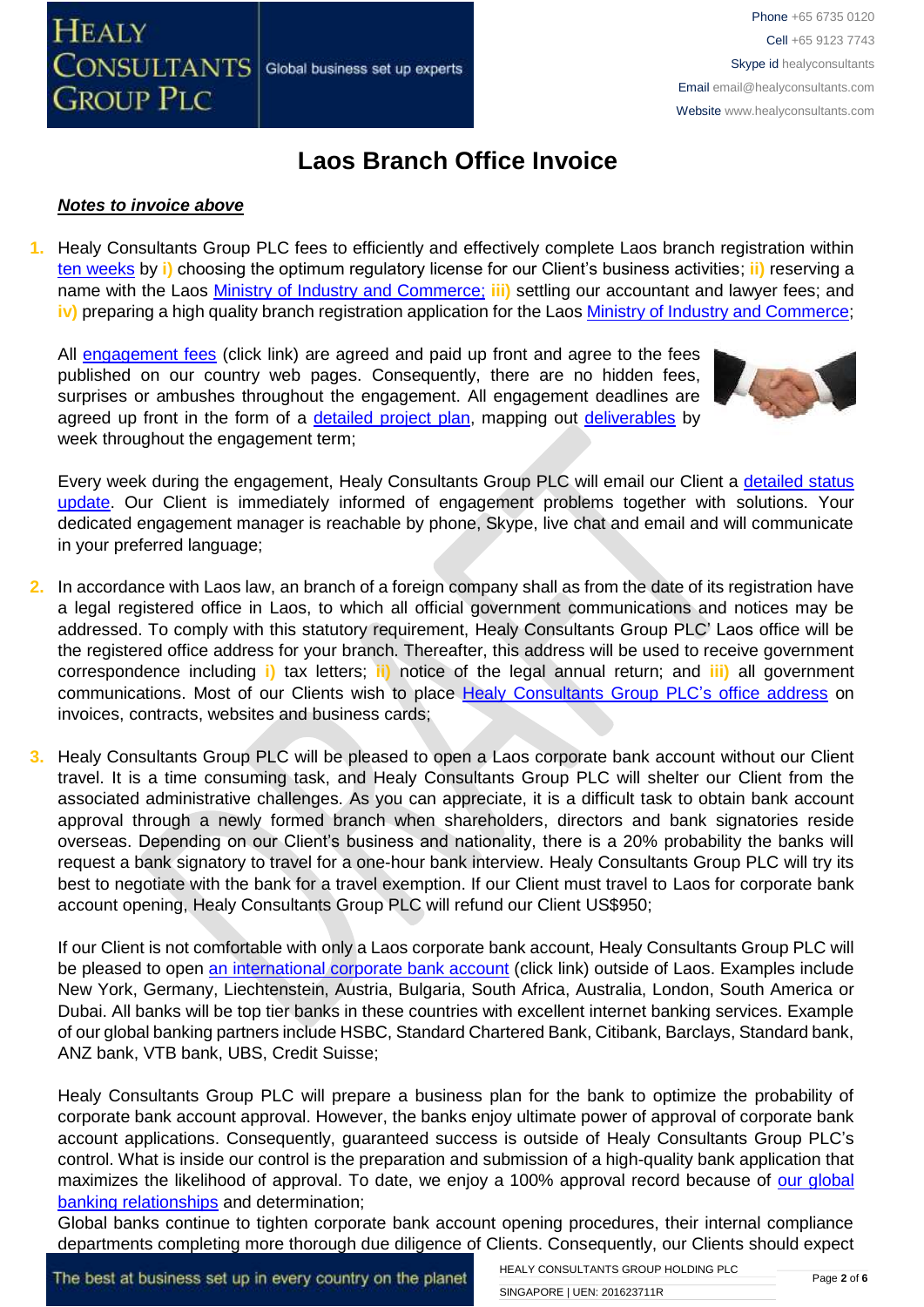

### **Laos Branch Office Invoice**

the bank account approval period to take up at least 4 weeks. Furthermore, global banks now require evidence of proof of business in the country where the corporate bank account will be, including sales contracts or lease agreement;







- **4.** This fee is an estimate of government costs payable during your Firm's engagement. For transparency purposes, all government fee payments will be supported by original receipts and invoices. Examples of government costs include **i)** foreign company name reservation fee; **ii)** branch registration and foreign investment certificates issuance fees; **iii)** tax registration certificate issuance fee; **iv)** operating license application fee; **v)** branch signage registration fee (if required); and **vi)** foreign company seal registration fees. Following engagement completion, Healy Consultants Group PLC will refund our Client any excess of funds received over actual Government costs paid;
- **5.** This cost includes Healy Consultants Group PLC fees to thoroughly research and plan Laos business set up for our Client including **i)** payment of retainer fees to multiple lawyers, accountants and other consulting firms; **ii)** preparation of a detailed project plan with timelines; **iii)** time taken to determine the optimum Laos corporate structure, including preparation of a detailed comparison table of entities; **iv)** ascertain the specific accounting, tax, legal and compliance considerations; and v) finding solutions to challenges that [occur](http://www.healyconsultants.com/engagement-project-management/) throughout the engagement;

This cost also includes Healy Consultants Group PLC's fees to efficiently and effectively project manage and timely complete our Client's engagement including **i)** collating and supervising the legalisation and attestation of all documents; **ii)** weekly detailed engagement status updates to our Client; **iii)** weekly Friday conference call; and **iv)** finding solutions to unexpected challenges throughout the engagement;

Healy Consultants Group PLC's project management fees also include the time taken to devise the strategies as to how to **i)** minimise the engagement period; **ii)** complete the engagement without our Client travelling; **iii)** avoid the need for a Laos shareholder; **iv)** minimise tax using a Laos freezone (when applicable); and **v)** avoid the need for a specific regulatory license;

Registration of a branch in Laos is a long and complicated process for foreign investors. Healy Consultants Group PLC will liaise with multiple independent lawyers and accounting firms to ensure that **i)** your Firm complies with Laos commercial regulations; **ii)** your Firm's interests are well protected; and **iii)** your Firm enjoys all possible tax benefits;

**6.** In accordance with Laos regulations, all Laos companies (including foreign incorporated ones) must register for corporate tax and VAT at the [Tax Department of the Laos Ministry of Finance;](http://www.tax.gov.la/Eng_WebPAges/About.aspx)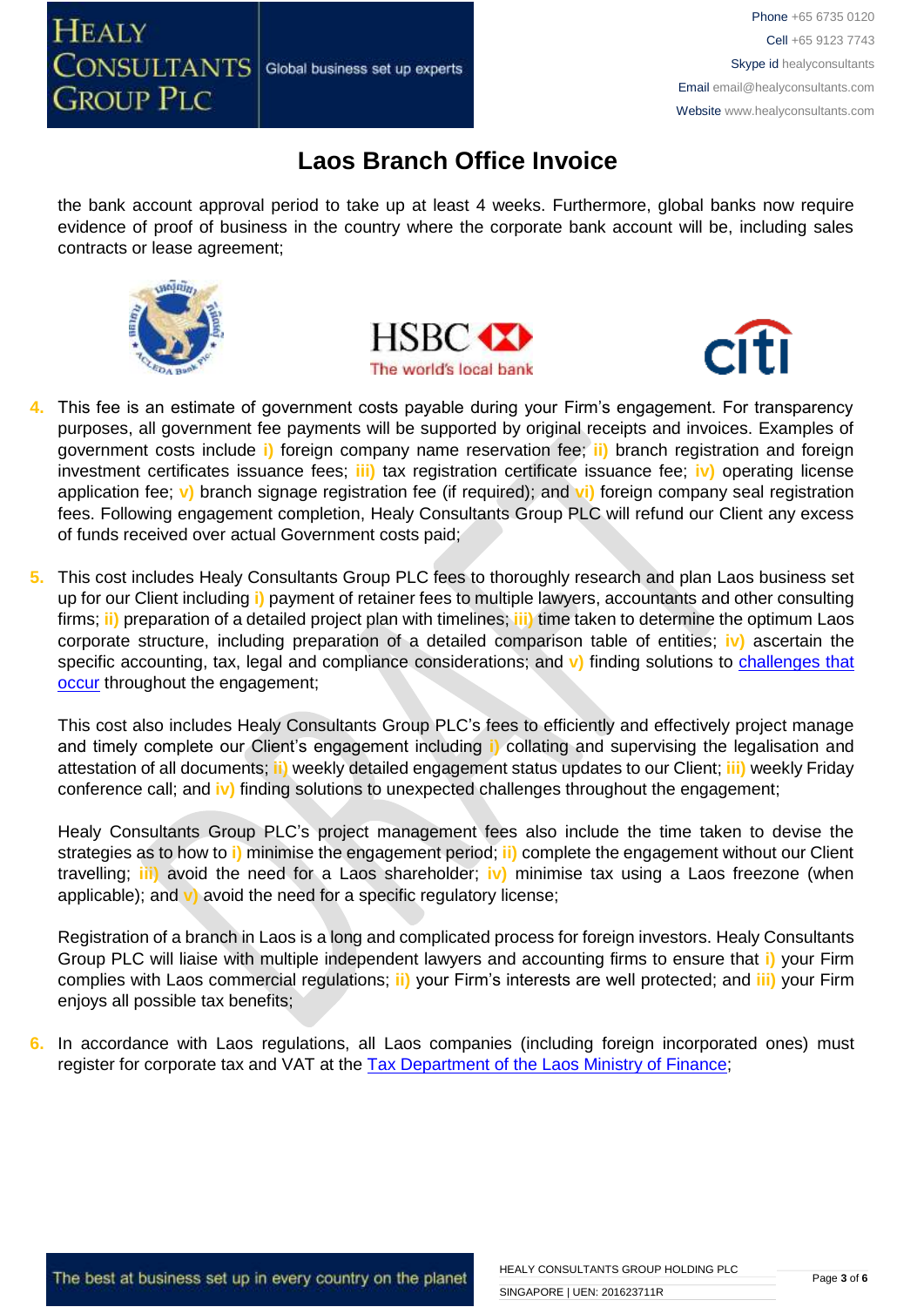**HEALY** CONSULTANTS Global business set up experts **GROUP PLC** 

Phone +65 6735 0120 Cell +65 9123 7743 Skype id healyconsultants Email [email@healyconsultants.com](mailto:EMAIL@HEALYCONSULTANTS.COM) Website [www.healyconsultants.com](http://www.healyconsultants.com/)

## **Laos Branch Office Invoice**

**7.** For an active trading branch, these accounting and tax fees are an estimate of Healy Consultants Group PLC fees to efficiently and effectively discharge annual accounting and tax obligations. Following receipt of a set of draft accounting numbers from your branch, Healy Consultants Group PLC will more accurately advise accounting and tax fees. For a dormant branch, Healy Consultants Group PLC fees are only US\$950;



- 8. All fees quoted in this invoice correspond to fees quoted [on Healy Consultants Group PLC's](http://www.healyconsultants.com/company-registration-fees/) website. Please review this invoice carefully to identify errors. During the rush of the business day, it is possible that Healy Consultants Group PLC inadvertently made fee calculation errors, typing errors or omitted services or omitted historic fee payments from Clients. In the unfortunate event you identify invoice errors, please revert to me directly re the same. I apologize in advance if I or my staff made invoice errors;
- **9.** Assuming our Clients re-engage Healy Consultants Group PLC in year 2, this fee is an estimate of the fees payable next year, 12 months after the date of branch registration;
- **10.** The fees quoted in this invoice are a prediction of the fees required to efficiently and effectively complete this engagement in a timely manner. If during the engagement Healy Consultants Group PLC realizes that the project is more complex than anticipated, requiring a large additional investment of time, my Firm will revert to request additional fees;
- **11.** Branches of foreign companies are not yet fully regulated in Laos so there will be uncertainty on the activities they are allowed to perform, with the risk they are limited to only the activities of their foreign head office and the authorities required the parent company to have a paid up share capital of at least US\$125,000. A branch can **i)** lease office premises; **ii)** issue sales invoice to Clients; and **iii)** sign local legal contracts. A branch can import and export goods;
- **12.** Engage Healy Consultants Group PLC to [project manage](http://www.healyconsultants.com/project-manage-engagements/) business set up in every country on the planet. We are the best in the [world](http://www.healyconsultants.com/best-in-the-world/) at what we do, timely completing the  $A$  to  $Z$  of every country engagement;
- **13.** In accordance with Laos Company Law, a minimum deposit of US\$125,000 must be injected to the branch's corporate bank account before registration. To optimize engagement efficiency and minimize delays, Healy Consultants Group PLC is happy to deposit these funds on behalf of our clients;
- **14.** In accordance with the Laos laws, the authorities can require each Laos branch to have at least one individual country representative ordinarily resident in Laos. If required, Healy Consultants Group PLC will be pleased to provide your firm with a professional nominee representative in Laos. Our fee amounts to US\$6,600 per annum;
- **15.** Depending on our Client's business and nationality, the Laos Government may require a special regulatory license to carry on your business in the country. Healy Consultants Group PLC will assist our Client secure license approval; there may be additional engagement fees. However, the Government enjoys ultimate power of approval of branch registration and business licenses;
- **16.** Some of our Clients request Healy Consultants Group PLC to provide temporary shared [office space](http://www.healyconsultants.com/virtual-office/) for 6 months until their preferred business premises is found. If your Firm requires this service, our one-time fee is US\$950. Monthly rental thereafter is paid directly to the landlord, independently of Healy Consultants Group PLC;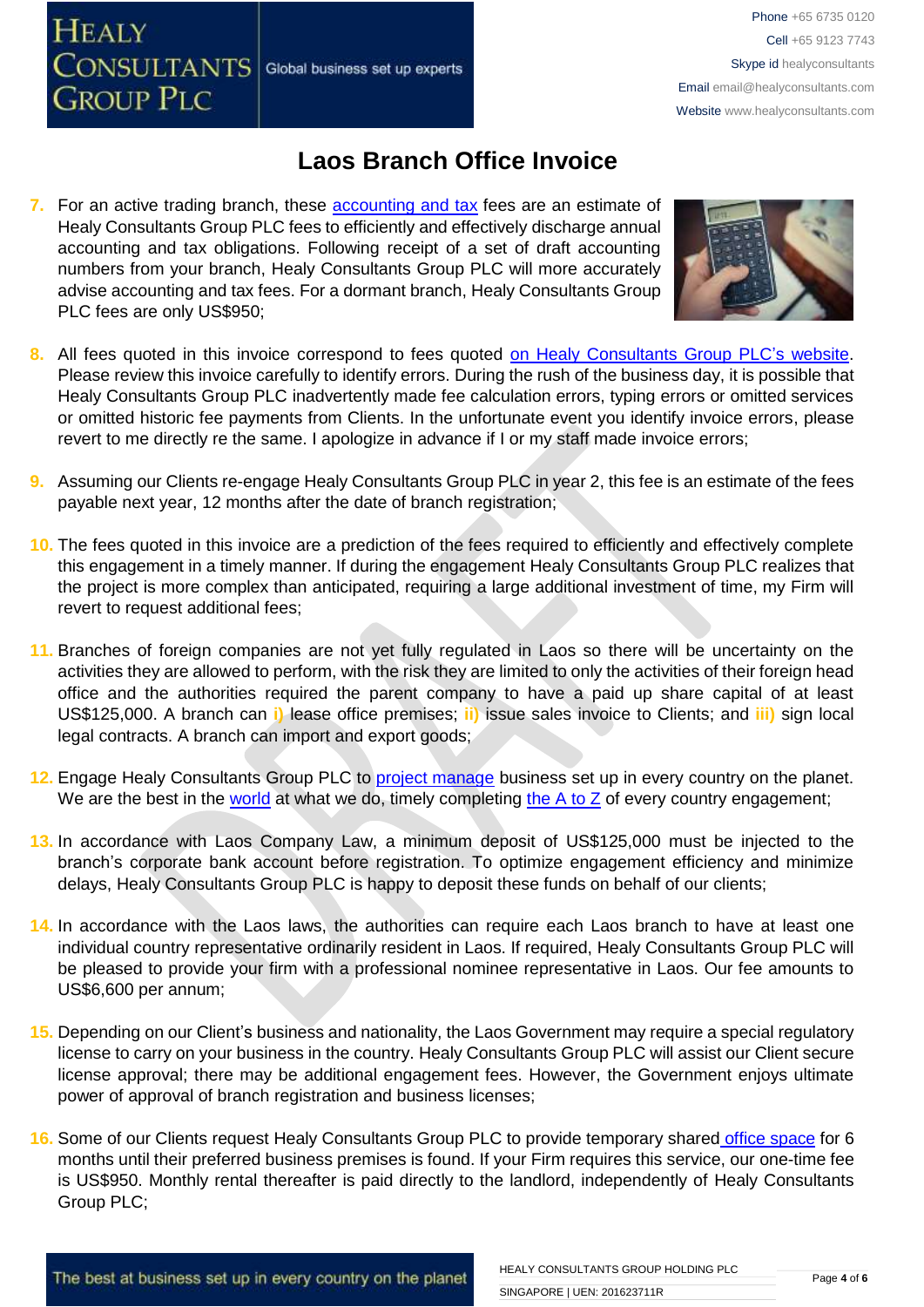**CONSULTANTS** Global business set up experts

**HEALY** 

**GROUP PLC** 

Phone +65 6735 0120 Cell +65 9123 7743 Skype id healyconsultants Email [email@healyconsultants.com](mailto:EMAIL@HEALYCONSULTANTS.COM) Website [www.healyconsultants.com](http://www.healyconsultants.com/)

### **Laos Branch Office Invoice**

**17.** If our Client and Healy Consultants Group PLC properly plan this engagement, our Clients' will *not* have to travel during this engagement. Healy Consultants Group PLC will efficiently complete branch registration and corporate bank account opening in a timely manner without our Client presence. Instead, our Client will need to **i)** sign and get documents legalized in the embassy in their country of origin; and **ii)** courier the originals to Healy Consultants Group PLC office;



- **18.** If required, Healy Consultants Group PLC will be pleased to assist your Firm to secure employee visa approvals. Our fee is US\$2,950 for the first employee, US\$1,950 for the second employee, US\$950 per employee thereafter. Our employee visa fees includes preparation of a quality visa application and submitting to the correct Government immigration officers. The Government enjoys ultimate power of approval of visa applications. Consequently, guaranteed success is outside of Healy Consultants Group PLC' control. What is inside our control is the preparation and submission of a high quality visa application that maximizes the likelihood of visa approval;
- **19.** Monthly, quarterly and mid-year Government tax obligations include monthly and quarterly payroll reporting, VAT and corporate income tax return filing. If you need our help, Healy Consultants Group PLC can complete monthly Government reporting for a monthly fee of US\$860. Healy Consultants Group PLC monthly support will include **i)** receive in dropbox the monthly invoices from our Client; **ii)** label monthly bank statement transactions; **iii)** preparation and submission of VAT returns; and **iv)** submission of monthly employee payroll reporting;
- **20.** It is important our Clients are aware of their personal and corporate tax obligations in their country of residence and domicile. Let us know if you need Healy Consultants Group PLC help to clarify your local and international annual tax reporting obligations;
- **21.** During the engagement, shareholders and directors' documents may need to be translated into the local language; before the Government and Bank approves branch registration and corporate bank account opening respectively. Consequently, our Client should budget for possible additional translation and embassy attestation fees. Either our Client or Healy Consultants Group PLC can complete this administrative task;

As always, Healy Consultants Group PLC will negotiate with all third parties to eliminate or reduce additional engagement costs. For transparency purposes, all third-party fee payments will be supported by original receipts and invoices. Examples of possible third-party payments include **i)** embassy fees; **ii)** notary public costs; and **iii)** official translator fees;

- **22.** As stipulated on our [business website](http://www.healyconsultants.com/) and in section 3 of our engagement letter, Healy Consultants Group PLC will only commence the engagement following **i)** settlement of our fees; and **ii)** completion and signing of our legal engagement letter;
- **23.** Healy Consultants Group PLC will only incorporate your company after 75% of [due diligence](http://www.healyconsultants.com/due-diligence/)  [documentation](http://www.healyconsultants.com/due-diligence/) is received by email. Healy Consultants Group PLC will only open a corporate bank account after 100% of the Client's original due diligence documentation is received by courier;
- 24. During the annual renewal engagement with our Client, our in-house [Legal and Compliance Department](http://www.healyconsultants.com/about-us/key-personnel/cai-xin-profile/) reviews the quality and completeness of our Client file. Consequently, Healy Consultants Group PLC may revert to our Client to ask for more up to date [due diligence documentation;](http://www.healyconsultants.com/due-diligence/)

The best at business set up in every country on the planet

HEALY CONSULTANTS GROUP HOLDING PLC SINGAPORE | UEN: 201623711R